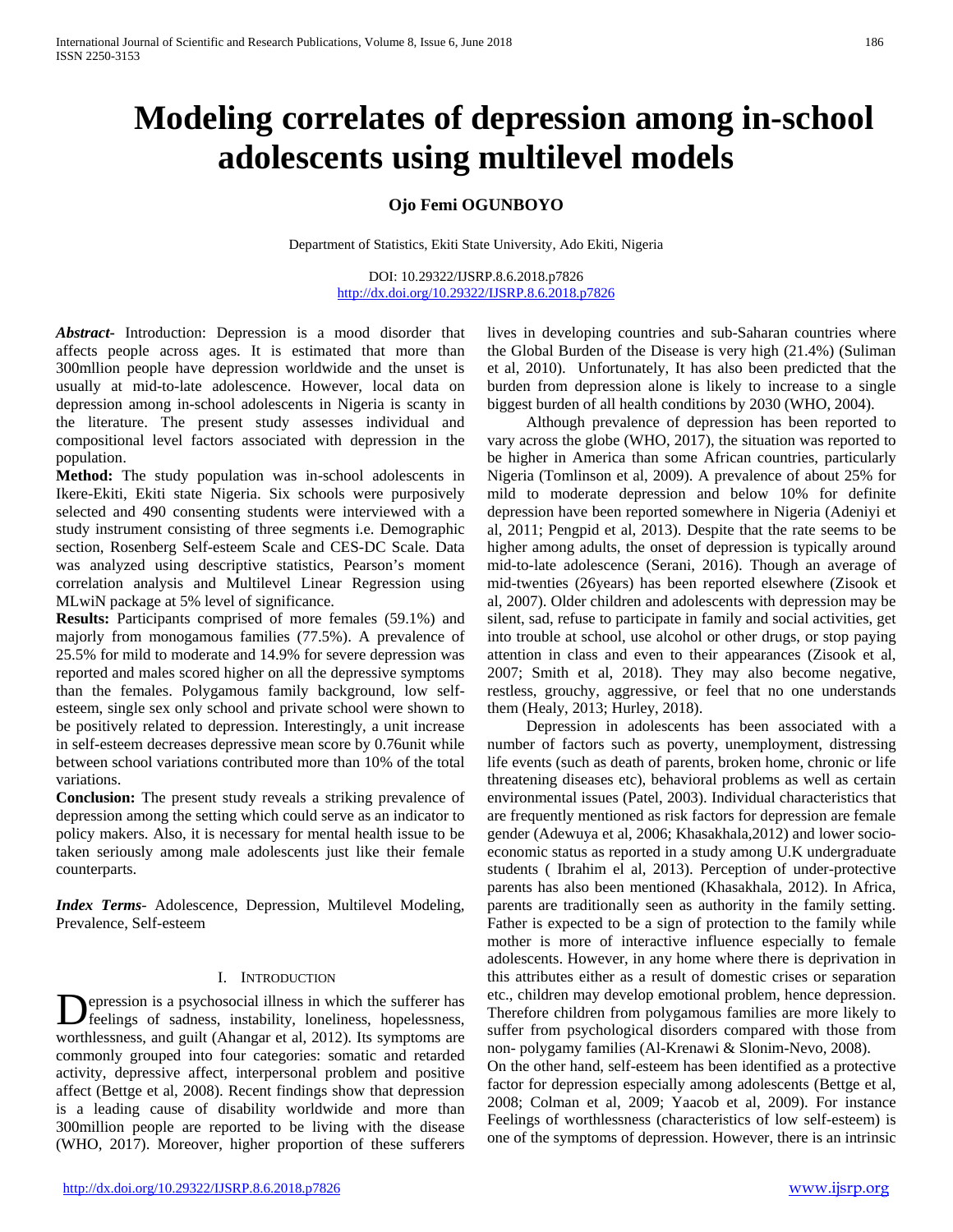complexity in the relationship between self-esteem and depression as high self-esteem correlated with low depressive disorder and vice versa. (Manna et al, 2016)

 Therefore, examining the predictors and the prevalence of depression among adolescents in Ikere LGA could serve as a pointer and provide aids for easy counseling, prevention and rehabilitation policies both locally and in the state at large. The aim of this study is to examine predictors of depression among in-school adolescents and also to evaluate the prevalence and to investigate interrelationship between depressive symptoms and self-esteem among the participants.

#### II. METHODS

#### **Study design**

 This study was a cross-sectional research on Nigerian inschool adolescents within Ikere Local Government Area of Ekiti State, South-west Nigeria.

#### **Participants**

 The sample comprised 490 secondary school adolescents between age 11 and 19 randomly drawn from 6 secondary schools within 11 political wards in Ikere-Ekiti. Two of the schools are boys only and girls only schools and there were 5 public and 1 private.

#### **Data collection and procedures**

 A sample size of 486 was estimated with a precision of 0.05 at 95% significance level and power component (1-β) of 80% with a prevalence of 18% (Cortina et al, 2012). Attrition rate of 10% was considered. Six schools (both private and public) were purposively selected and the questionnaires were administered to those who consented to the privy of the research after illustration had been given on the nitty-gritty of the study. It was as well emphasized that participation was voluntary and participants were at liberty to withdraw if they so wish. However, approval was sought from the Ethic Committee, Ekiti State Teaching Hospital as well as the principals in the selected schools.

#### **Assessment of Depression and self-esteem**

 The instrument comprises of two scales: The Center for Epidemiological Studies Depression Scale for Children (CES-DC), a 20-item self-report depression inventory with possible scores ranging from 0 to 60 in 4 sub-scales namely; somatic symptoms and retarded activity, depressed affect, positive affect and interpersonal problems. Each response to an item was scored as follows:  $0 = "Not At All"; 1 = "A Little"; 2 = "Some"; 3 = "A$ Lot" except where reversal is inevitable according to the user's recommendation. Higher CES-DC score indicates high risk level of depression (Weissman et al, 1980). In this study, the scores were categorized into two groups: depressed and non-depressed, based on a cut off of 22 as used in a similar study (Trangkasombat and Rujiradarporn, 2012).

 Also, the Rosenberg self-esteem scale was scored, analyzed and computed as the total scores for the 10 items. To buffer the effect of nonresponse, average values were used in the analysis. Meanwhile, the higher the score value, the better the self-esteem while the possible values range from 0 to 30.

#### **Model specification**

## **Multilevel linear regression model**

 In this study we adopted multilevel modeling considering the advantage of hierarchical structure of the sample (i.e. students were nested within classes and classes nested within schools), a multilevel level regression was considered suitable for our modelling. Of course, the choice of linear multilevel was conceived in order to avoid loss of information that could be incurred from categorization of the depression score which was measured on an interval scale.

#### Model stages

Model1 is an empty model i.e. it contains no explanatory variable with class as the subject while model 2 contains all the individual level predictors i.e. Self-esteem, Age, Sex, Family type, location, Being disappointed by friend of opposite sex (BDFOS). Moreover, the full model (Model 3) contains school level variables [i.e. School type(private or public) and school category(single only school or mixed)] in addition to model 2.

Mathematically, we have: Multilevel model has both fixed and random components. Random effects are useful for modeling intra cluster correlation i.e. degree of similarity between observations in the same cluster when they are perceived to share the same cluster-level characteristics. Therefore, a three-level random intercept characteristic was initiated thus:

$$
y_{ijk} = \beta_0 + \beta_i \sum_{i=1}^n x_{ijk} + \beta_j \sum_{j=1}^j x_{jk} + \beta_k \sum_{k=1}^k x_k + u_{jk} + v_k + \varepsilon_{ijk} \tag{1}
$$

Where  $\mathbf{y}_{ijk}$  is the response for student i in class j nested within school k while  $\beta_i$ ,  $\beta_j$ ,  $\&$   $\beta_k$  are the fixed effect parameters

associated with individuals, class & school level respectively. The random variables are assumed to be independent of one another and normally distributed with zero mean and constant variances which can be derived as follow:

$$
\operatorname{Var}(\mathcal{Y}_{ijk}) = \operatorname{Var}(\mathcal{U}_{jk} + \mathcal{V}_k + \mathcal{V}ar \varepsilon_{ijk})
$$
  
= 
$$
\operatorname{Var}(\mathcal{U}_{jk}) + \mathcal{V}ar (\mathcal{V}_k) + \mathcal{V}ar (\varepsilon_{ijk})
$$
  
= 
$$
\sigma_{u}^2 + \sigma_{v}^2 + \sigma_{e}^2
$$
 (4)

 However, no variable was considered at class level and from our preliminary analysis, between class variations was redundant and its inclusion became needless and noninformative. Consequently, a 2-level model was set up. M I: Unconditional model

$$
y_{ik} = \beta_{0ik} + e_{0ik}
$$
 (5)  
=  $\beta_0 + u_{0k} + e_{0ik}$  (6)  
 $u_{0k} \sim N(0, \sigma_{u0}^2)$  (7)  
 $e_{0ik} \sim N(0, \sigma_{e0}^2)$  (8)  
MI: MI + Individual level variables

Depression Score<sub>ik</sub> =  $\beta_0$ Cons +  $\beta_1$ Male<sub>ik+</sub><br> $\beta_2$ Monogamy<sub>ik</sub> +  $\beta_3$ BDFOS:Yes<sub>ik</sub> +  $\beta_4$ Age<sub>ik</sub> +  $\beta_5$ Self esteem<sub>ik</sub> +  $\beta_6$ Urban<sub>ii</sub> +  $u_k$  +  $e_{ik}$  (9) Where  $\beta_0$ ,  $\beta_1$ ,  $\beta_6$  are fixed effects<br> $u_{\alpha\alpha} \sim N(0, \sigma_{\alpha}^2)$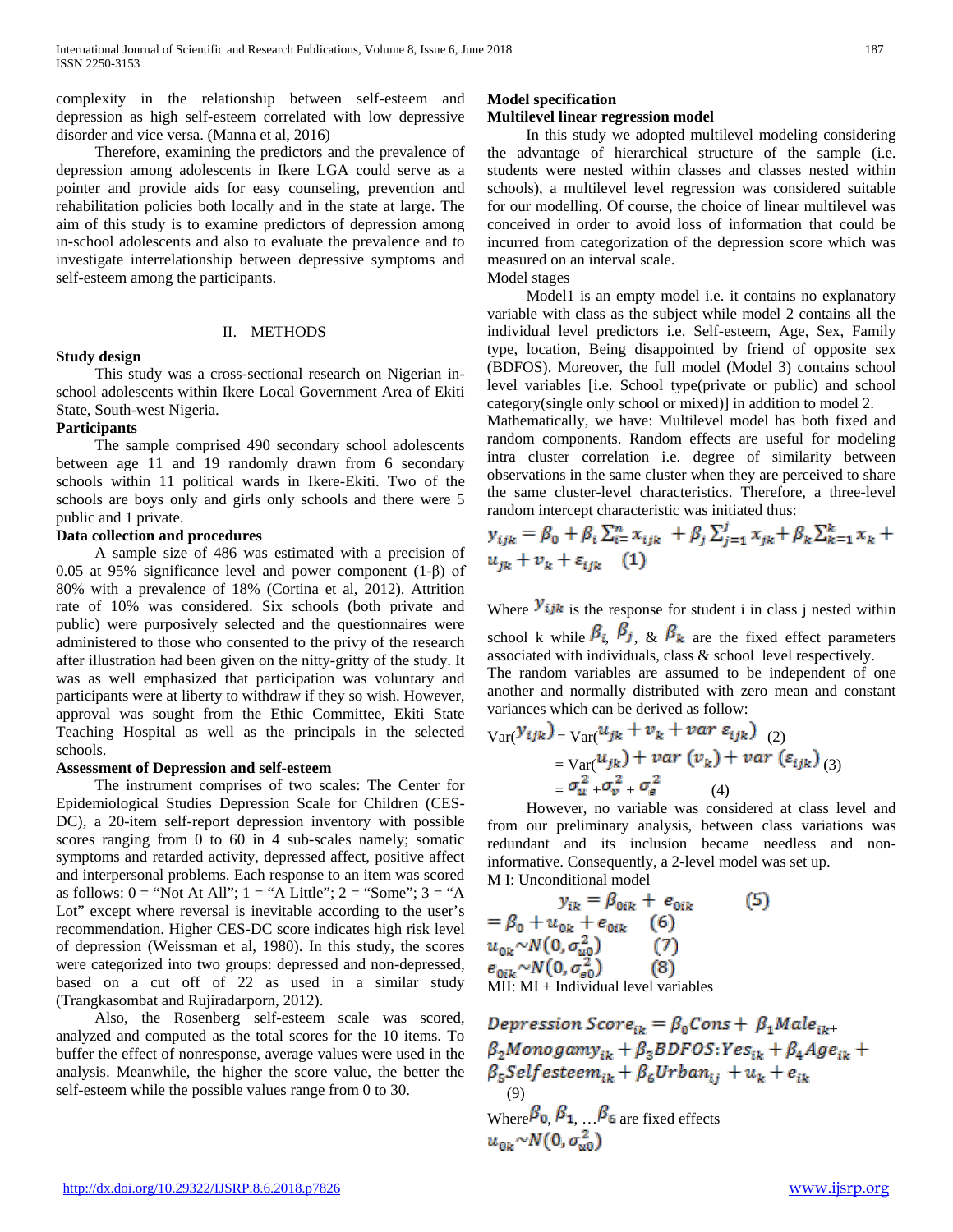$e_{0ik} \sim N(0, \sigma_{e0}^2)$ <br>MIII: MII+ School Level variables Depression Score<sub>ik</sub> =  $\beta_0$ Cons +  $\beta_1$ Male<sub>ik+</sub><br> $\beta_2$ Monogamy<sub>ik</sub> +  $\beta_3$ BDFOS:Yes<sub>ik</sub> +  $\beta_4$ Age<sub>ik</sub> +  $\beta_{5}$ Selfesteem<sub>ik</sub> +  $\beta_{6}$ Urban<sub>ik</sub> +  $\beta_7$ Private\_school<sub>k</sub> +  $\beta_8$ Mixed\_School<sub>ik</sub> +  $u_k$  +  $e_{ik}$ 

(10) MIII could also be expressed with matrix notation  $Y = X\beta + Z\mu + \epsilon$  (11)

Where Z is an nxq matrix of random effect regressor. Here, Y is an nx1 vector of responses. X is n x p matrix containing the effect regressors. Beta (β) is a px1 vector of fixed effect parameters and  $\mu$  is a qx1 vector of random effects and  $\epsilon$  is an

nx1 vector of errors or residuals.

Parameters estimation: We have only six schools, reweighted iterative generalized least square (RIGLS) estimation method which provides less biased estimates of the variance than IGLS when the number of higher-level units is small was used.

## **Intra-class correlation coefficient (ICC)**

 The ICC describes the level of dependency in the data i.e. it measures the extent to which individuals within the same group are more similar or correlated to one another other than they are

to individuals in different groups. Thus, 
$$
\rho = \frac{\sigma_{\text{g}}^2}{\sigma_{\text{g}}^2 + \sigma_{\text{m}}^2}
$$
 (12)

Where  $\sigma_{\rm g}$  represents the individual level variance and represents between school variance. Also, ICC is the proportion of between group variance to the total variance.

## **Data Management and Statistical Analysis**

 Data were extracted and entered into IBM SPSS version 20. It (data) was explored for easy detection of outliers while cases where important variable was missing were deleted. However, 490 out 500cases scaled to the final analysis. Normality of the depression mean scores was tested with P-Plot and it conformed to normal distribution. Also, Cronbach alpha value (0.79) for the CES-DC scale indicates a high reliability of the scale. Multilevel analyses were carried out using MLwiN trial version 2.36 (University of Bristol, Bristol, UK). However, Multilevel Linear Regression (MLR) was deliberately conceived due to the within-school clustered nature of the data in our study. The area level variables were school category and the school type: These were dichotomized as single only school or mixed school and private or public respectively. Meanwhile, Chi-Square Statistic was used to test the association between the potential categorical predictors and the response variable(depressed or non-depressed group). Consequently, those that show significance at 90% confidence level were recruited into the multilevel regression analysis.

## III. RESULT

 Demographic data of the respondents are presented in terms of frequency and percentage. Out of 520 students approached for the study, a total of 490 adolescents aged 11 to 19years (mean age =  $15.22 \pm 1.35$ years) from six secondary schools consented and participated in the study among which were more females (59.1%) than males. More than two-third of the participants were from monogamous families (77.5%) with majority (83.8%) having parents living together. See Table1 for the details.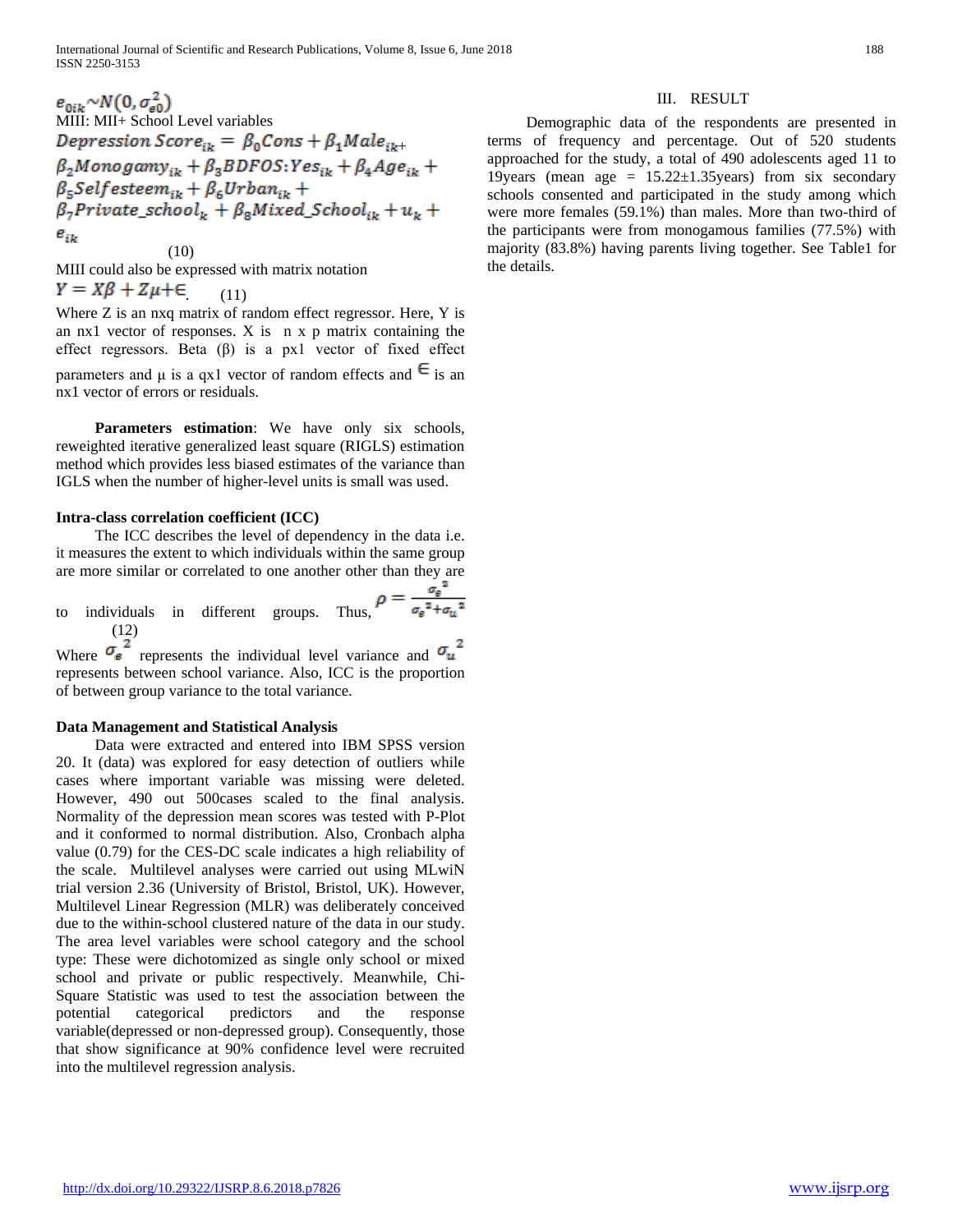| <b>Variables</b>                                                  | <b>Frequency</b> | percentage |
|-------------------------------------------------------------------|------------------|------------|
| <b>Sex</b>                                                        |                  |            |
| Male                                                              | 201              | 40.9       |
| Female                                                            | 289              | 59.1       |
| <b>Religion</b>                                                   |                  |            |
| Christianity                                                      | 461              | 96.2       |
| <b>Islam</b>                                                      | 18               | 3.8        |
| Area of residence                                                 |                  |            |
| Rural                                                             | 179              | 42.1       |
| Urban                                                             | 246              | 57.9       |
| <b>Ethnicity</b>                                                  |                  |            |
| Yoruba                                                            | 447              | 93.3       |
| <i>Others</i>                                                     | 30               | 6.7        |
| <b>Family type</b>                                                |                  |            |
| Monogamy                                                          | 354              | 77.5       |
| Polygamy                                                          | 103              | 22.5       |
| <b>Family status</b>                                              |                  |            |
| Parents are living together                                       | 402              | 84.5       |
| Parents are divorced                                              | 10               | 2.1        |
| Parents are separated                                             | 32               | 6.7        |
| Single mother                                                     | 32               | 6.7        |
| <b>Father's education</b>                                         |                  |            |
| No formal education                                               | 111              | 25         |
| Pry/sec education                                                 | 120              | 27         |
| Tertiary education                                                | 213              | 48         |
| <b>Father's occupation</b>                                        |                  |            |
| Farming/trading                                                   | 127              | 30.8       |
| Civil servant                                                     | 184              | 44.6       |
| Employee of private org.                                          | 102              | 24.7       |
| Mother's highest education                                        |                  |            |
| No formal education                                               | 104              | 23.1       |
| Pry/sec education                                                 | 131              | 29.1       |
| Tertiary education                                                | 215              | 47.8       |
| <b>Mother's occupation</b>                                        |                  |            |
| Farming/trading                                                   | 224              | 51.1       |
| Civil servant                                                     | 173              | 39.5       |
| Employee of private org.                                          | 41               | 9.4        |
| <b>Have</b><br>you been disappointed<br>within the last few days? |                  |            |
| Yes                                                               | 122              | 27.1       |
| N <sub>o</sub>                                                    | 328              | 72.9       |
| <b>School category</b>                                            |                  |            |
| Single only school                                                | 58               | 12.1       |
| Mixed school                                                      | 422              | 87.9       |

## **Table 1: Demographic Variables**

 Table2 shows that higher means scores on somatic and retarded activities, interpersonal problem, and depressive symptoms strongly correlated with higher mean scores on depression scale whereas higher score on positive affect only correlated with lower score on depression. Age has no substantial relationship with depression sub-scales except with the positive affect which decreases  $(r = -0.117, p<0.05)$  as age increases. However, higher scores on Somatic symptoms, Depressive Affect, and Interpersonal Problem significantly correlated (r = - 0.808,  $r = -0.867$ ,  $r = -0.670$  respectively) with lower scores on self-esteem while positive affect was in contrast  $(r = 0.163,$ p<0.001).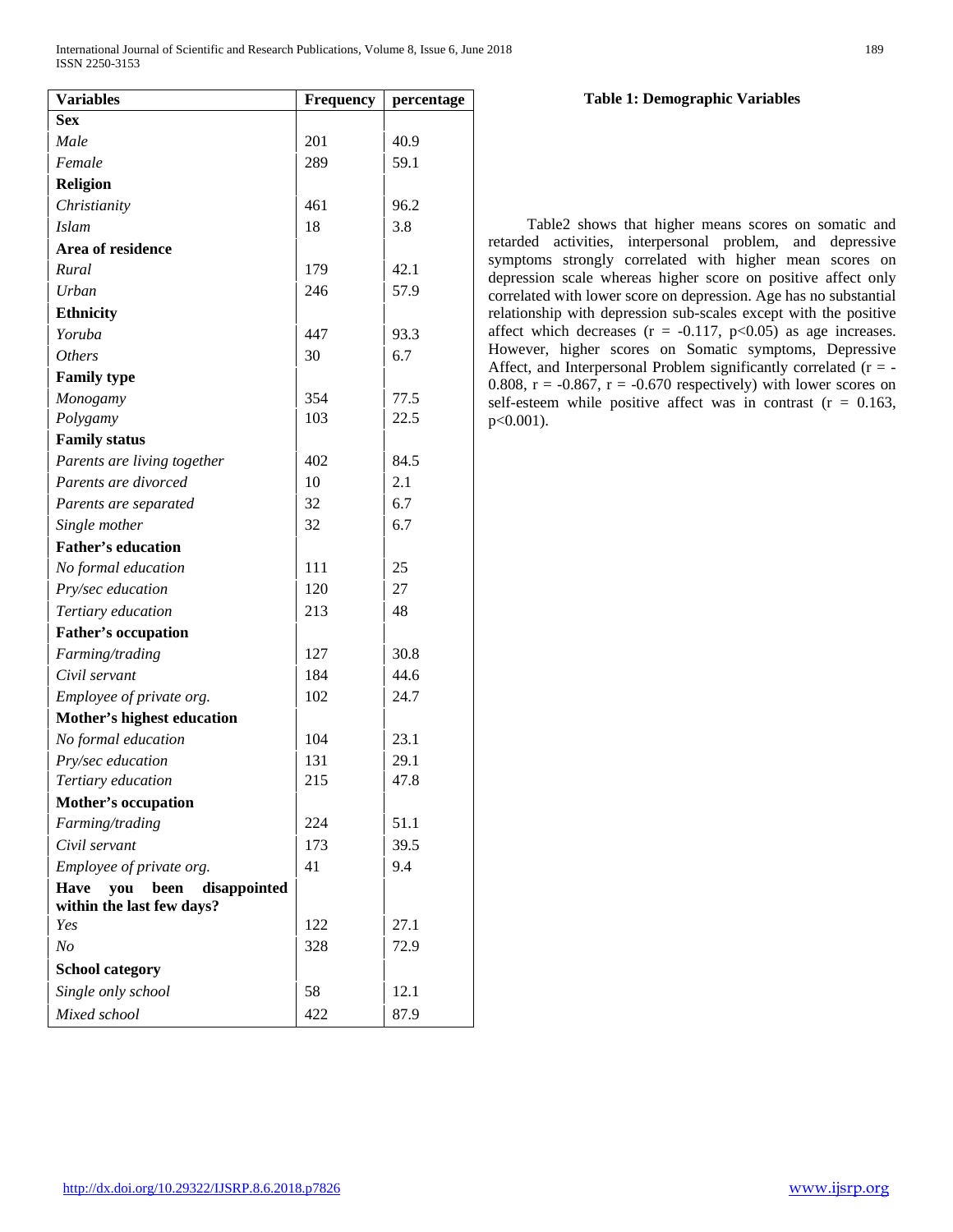| Variables                |           | 2           |             |            | 5          | 6     |  |
|--------------------------|-----------|-------------|-------------|------------|------------|-------|--|
| $1. \text{Age}$          |           |             |             |            |            |       |  |
| 2. Self-esteem           | 0.048     |             |             |            |            |       |  |
| 3. Depression score      | 0.032     | $-0.278***$ |             |            |            |       |  |
| 4. Somatic problem       | $-0.034$  | $-0.170***$ | $0.808***$  |            |            |       |  |
| 5. Depressive affect     | 0.049     | $-0.250***$ | $0.867***$  | $0.617***$ |            |       |  |
| 6. Interpersonal problem | $-0.055$  | $-0.174***$ | $0.670***$  | $0.490***$ | $0.525***$ |       |  |
| 7. Positive affect       | $-0.117*$ | $0.163**$   | $-0.225***$ | $0.163**$  | $-0.051$   | 0.034 |  |

**Table 2: Interrelationship between age, self-esteem, and depression symptoms**

\*P<0.05, \*\*P<0.01, \*\*\*P<0.001

#### **Prevalence of depression**

 Among overall participants, prevalence of mild to moderate depression was 25.5% and severe depression was 14.9%. Higher proportion (29.2%) of depressive symptoms was observed among boys than girls (23.8%). Similarly, students from polygamous families and participants that ticked yes to being disappointed by friends of opposite sex within the last six

days prior the study show higher prevalence of depression. Moreover, rural dwellers also displayed a greater (20.3%) risk compared to (11.6%) their colleagues residing within the urban areas. Surprisingly, Figure1 shows that male participants scored higher on total depression mean scores and other depressive symptoms except Positive Affect scale as rated by CES-DC.



**Figure1. Depressive symptoms mean scores by genders**

#### **Mixed Model Result**

 Displayed in Table 3 is the result of the mixed models where the intercept of the unconditional model (Model 1) is 16.58 (p<0.001). This conveys the grand mean of the depression score without the effect of any explanatory variable. That is, the depression score for a female adolescent, from polygamous family, with cordial relationship with friends, living in an urban location with average age and self-esteem score. Also the residual was almost 8times the variation in intercept. That is, the main variation was due to individual differences rather than between-school difference. Intra-class correlation is 11.5 (considering equation 12). Meaning 11.5% of the total variation could be attributed to between school variations. The difference

between the RIGLS values in Model II and Model III is 153.21which was assumed to follow a Chi-square distribution and it is significant (P<.01). Therefore, model III fitted better than Model 2 with only individual level explanatory variables.

There was a marginal change in the significance of gender  $\&$ BDFOS influence on depression mean score as the addition of school level variables rendered effects insignificant. Perhaps, the initial gap might be due to the disparity in contextual school level differences between factors. All being equal, a student from a monogamous family is expected to score 0.86(P<.05) lower on the depression mean score than his/her colleague from polygamous family. As shown on Table3 below, a unit rise in self-esteem reduces depression mean score by 0.65(0.135). This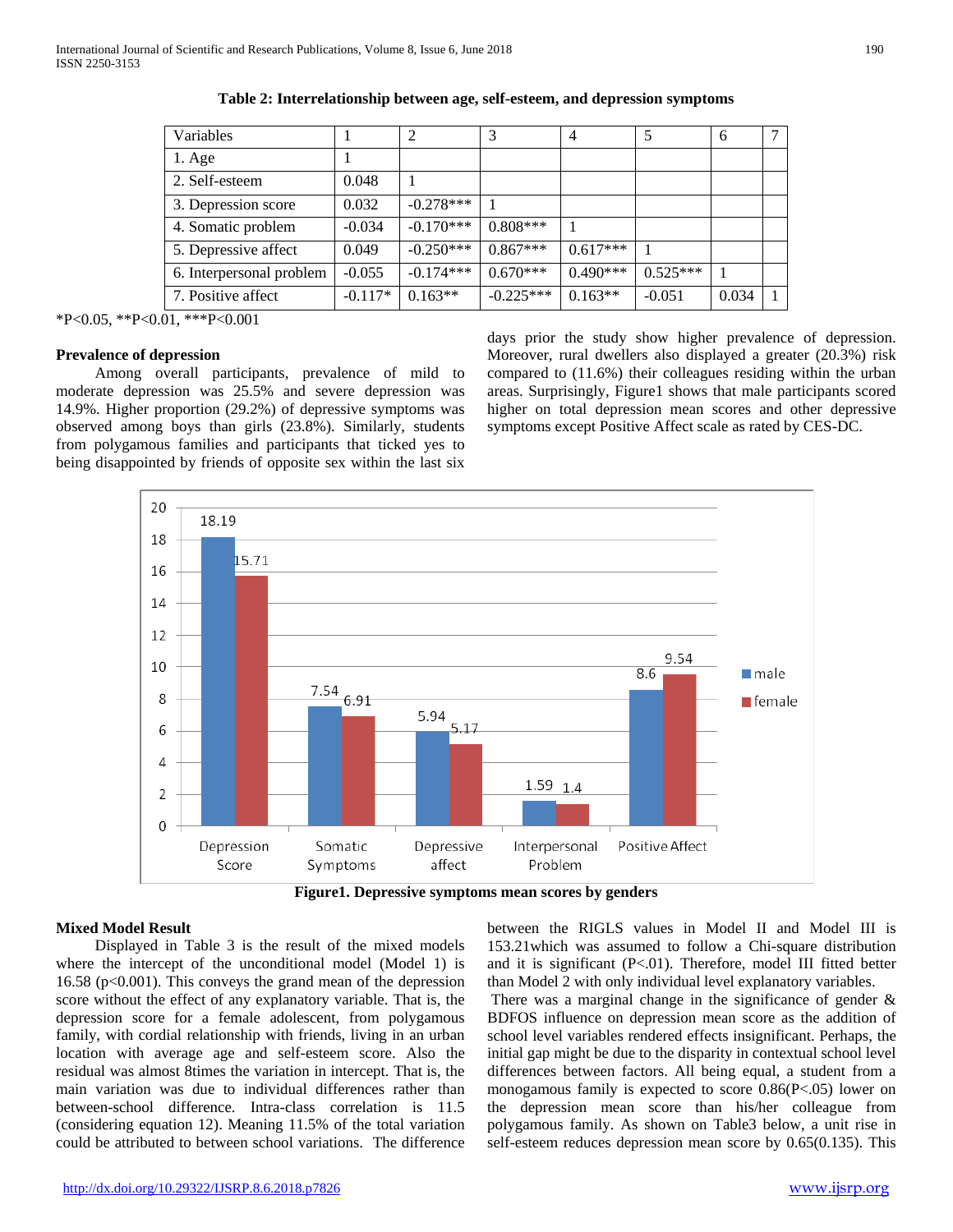is evident that self-esteem is protective against depression and its symptoms. However, those in private schools are expected to have 2.45(1.056) more depression mean score than their counterparts in public school. It can be deduced from the table that the differences observed among those that ticked 'Yes' against 'No' to ever being disappointed by friend(s) within the previous few days and that of respondents place of residence might have resulted by chance. Those attending boys or girls' only schools may be more vulnerable as shown in Table 3. Also, age difference cannot significantly predict/explain depression mean score.

|  |  | Table 3: Multilevel Models of Depression Score and its Explanatory Variables |
|--|--|------------------------------------------------------------------------------|
|--|--|------------------------------------------------------------------------------|

| Explanatory variable   | Empty model        | Model with individual level | Model with individual & school |
|------------------------|--------------------|-----------------------------|--------------------------------|
|                        |                    | variables                   | level variables                |
|                        | Model 1            | Model 2                     | Model 3                        |
|                        | Estimate(SE)       | Estimate(SE)                | Estimate(SE)                   |
| Sex                    |                    |                             |                                |
| Male                   |                    | $1.65(0.917)$ *             | 1.35(1.027)                    |
| Female                 |                    | Ref                         | ref                            |
| Family type            |                    |                             |                                |
| Monogamy               |                    | $-0.93(0.641)$              | $-0.86(0.511)*$                |
| Polygamy               |                    | Ref                         | ref                            |
| <b>BDFOS</b>           |                    |                             |                                |
| Yes                    |                    | $2.03(0.997)*$              | 1.210(1.086)                   |
| $\overline{No}$        |                    | Ref                         |                                |
| Fathers education      |                    |                             |                                |
| No formal edu          |                    | 0.93(1.649)                 | 0.71(1.739)                    |
| Educated               |                    | Ref                         |                                |
| Mothers education      |                    |                             |                                |
| No formal edu          |                    | $-1.13(1.670)$              | $-1.07(1.740)$                 |
| Educated               |                    | Ref                         |                                |
| Age                    |                    | 0.03(.318)                  | 0.08(0.35)                     |
|                        |                    |                             |                                |
| Self-esteem            |                    | $-0.69(0.130)*$ ***         | $-0.65(0.135)$ ***             |
| Location               |                    |                             |                                |
| Urban                  |                    | $-0.89(0.966)$              | $-0.94(0.933)$                 |
| Rural                  |                    | Ref                         | Ref                            |
| School type            |                    |                             |                                |
| Private                |                    |                             | $2.45(1.056)$ <sup>*</sup>     |
| Public                 |                    |                             | Ref                            |
| <b>School Category</b> |                    |                             |                                |
| <b>Mixed School</b>    |                    |                             | $-3.45(1.97)$ *                |
|                        |                    |                             | $\overline{\text{Ref}}$        |
| Intercept              | $16.58(0.552)$ *** | $18.60(1.313)$ ***          | $22.99(2.375)$ ***             |
| Model fit statistics   |                    |                             |                                |
| <b>RIGLS</b>           | 3592.52            | 2599.07                     | 2445.760                       |
|                        |                    |                             |                                |
|                        | $68.95(4.833)$ *** | $62.54(5.095)$ ***          | $66.14(5.324)$ ***             |
|                        | 9.03(3.626)        | 10.25(4.18)                 | 11.21(3.628)                   |
|                        | 11.5               | 14.1                        | 14.4                           |

BDFOS: Being Disappointed by Friends of Opposite Sex, \*p<0.05, \*\*p<0.01, \*\*\*p<0.001

#### IV. DISCUSSION

 The main focus of this study was to examine the prevalence and the predictors of depression among the study population. However, more than fourteen percent of the participants scored above cut-off on the depression scale (CES-DC). Actually, this finding is very high compared to what was found in some previous studies (Adeniyi et al, 2011; Ahangar et

al, 2012; Raven-Sieberer et al, 2009). Although, our report cannot be taken as a clinical diagnosis for the presence of the dysfunction but it can serve as a suggestive value. It was found that depression was shown to be more prevalent among boys than girls. This result is similar to what was reported for Thai adolescents in a research conducted in Thailand where boys had 19% and girls had 17% (Naushad et al, 2015; Verma et al, 2014; Trangkasombat and Rujiradarporn, 2012) in deviance to the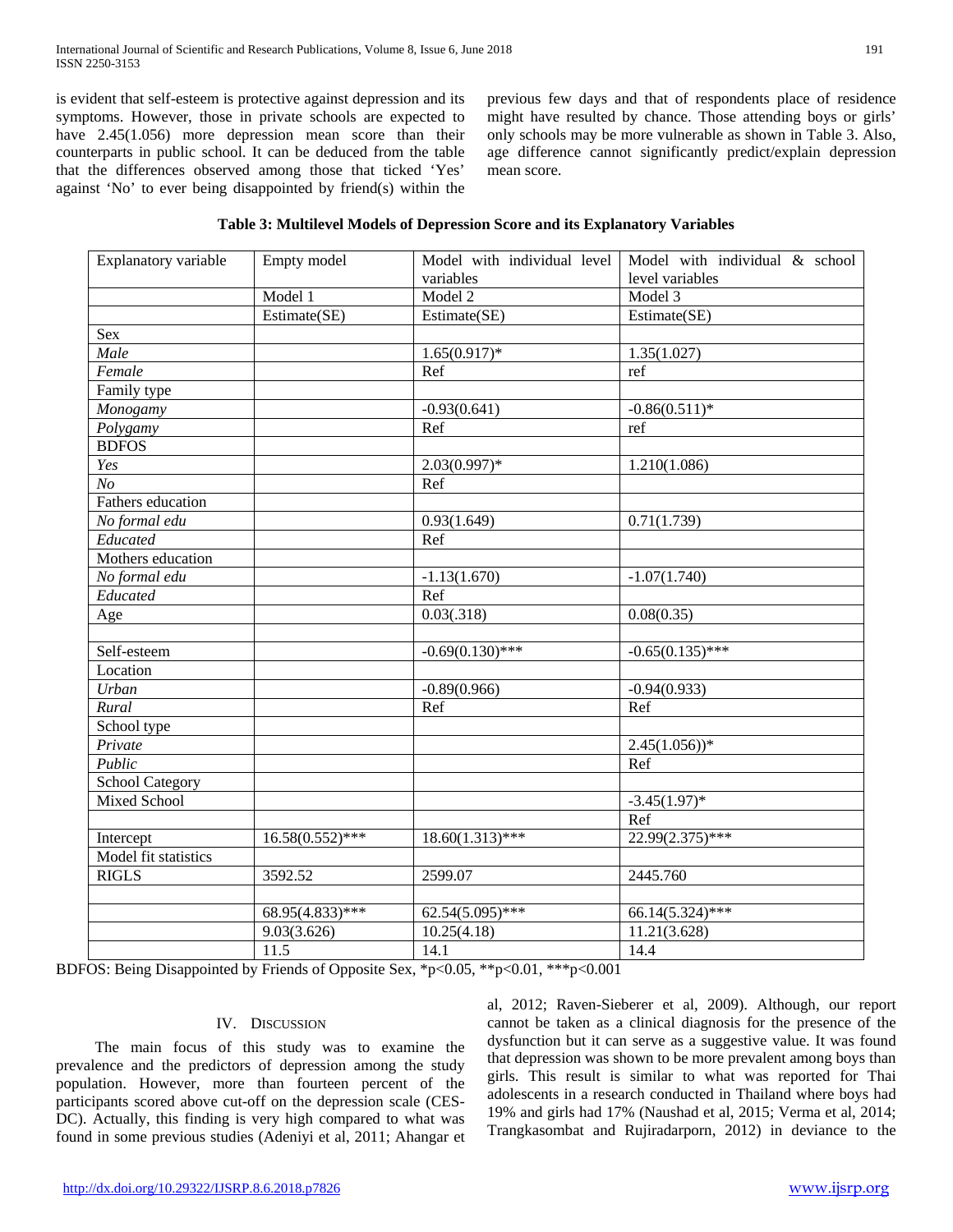common reports that girls are prone to emotional and depressive symptoms (Ahangar et al, 2012 Chinawa et al, 2015; Massip et al, 2010; Bettge et al, 2008; Keller, 2010). Reasons for this disparity might not be far from the socio-cultural differences as expectations are known to be too high for boys than girls in most Nigerian communities, particularly within Yoruba settings. Most parents believed that boys are more important and they are expected to perform better in all, even academically. Failure to meet up with this demand might consequently result in fear and hence, depression.

 Also, boys scored higher in all the depressive symptoms sub-scales except positive affect sub-scale. Similarly, our result was in concordance to what was found in a study among inschool adolescents in the south-eastern part of Nigeria where depression was more prevalent among adolescents from families whose parents are separated but least among those whose parents are together (Chinawa et al, 2015). It could be suggested that parental care has a role to play in preventing depression because the burden due to parental separation could clamp down on children hence leading to psychological trauma.

 Positive affect and self-esteem consistently played a protective role against psychosocial internalizing symptoms, just like other previous studies position that an increase in selfesteem equally increases ones happiness perhaps, reduces depression (Ahangar et al, 2012;Barnow et al, 2005; Bettge et al, 2008; Manning, 2007; Yaacob et al, 2009). Therefore, emphasis should be laid on how these attributes could be enhanced in order to minimize depression among adolescents.

 As shown in Table3, family type, school type, school category and self-esteem are significantly associated with depression among adolescents.

 Moreover, the statistical method adopted in this research work was judiciously used and very appropriate since the effect of clusters uniqueness in the regression analysis was observed and ICC is greater than 0.1. Also, multilevel regression has been identified to be more conservative and efficient than the classical regression (Yusuf et al, 2011). Nevertheless, using multilevel regression analysis in this study would definitely present a more accurate and conservative result considering the nature of the study where there are nested group structures due to within school connectedness and collegiate activities that could influence students' psychological well-being as a result their dayto-day interactions.

 In conclusion, the present study identified family type and self-esteem at individual level and school type and school category at area level determinants of depression. Gender and age couldn't significantly predict depression.

#### V. RECOMMENDATION

 Striking prevalence of this menace is a wakeup call for policy makers to encourage and establish school-based mental health programs in Ekiti and Nigerian schools at large. Effort should be made to improve students' wellbeing by enhancing protective factors like self-esteem. Nigeria regular and special educational institutions for children and adolescents lack schoolbased mental health programs. Programs that can boost selfesteem and positive affection among adolescents should be encouraged for its protective effect on depression. More comprehensive research into the risk factors of psychosocial disorders as depression among adolescents in Ekiti state and Nigeria at large should be intensified by mental health researchers. Also, application of multilevel regression analyses in public health research should be encouraged where suitable.

#### REFERENCES

- [1] Barnow, S., Lucht, M and Freyberger. H.J. (2005). Correlate of Aggressive and Delinquent Conduct problems in Adolescent: Aggressive Behaviour(31), pages 24-39.
- [2] Bettge S., Wille N., Barkmann C., Schult-Markwort M., Raven-Sieberer U. (2008). Depressive Symptoms of Children and Adolescents in a German representative sample: Results of the BELLA study: European Child and psychiatry Vol. 17(1).
- [3] Josephat M Chinawa and Pius C Manyike et al(2015): Depression among adolescents attending secondary schools in South East Nigeria; DOI: 10.4103/1596-3519.148737
- [4] Katayoon Ahangar, Mariani Mansor, and Rumaya Juhari (2012). Interpersonal relationships and depression among adolescents living in Tehran's Shelters: International Journal of Child Youth and family studies. (1)112-123
- [5] Massip A.F., Campos J.A., Benito J.G and Gradara B.V. (2000). Psychometric Preperties of the children depression inventory in a community and clinical sample: the Journal of psychology,:ol. 13 No2, 990- 999.
- [6] Melissa A. Cortina, Anisha Sodha, Fazel, D.M and Paul G. Ramchandani (2012). Prevalence of child mental Health Problems in Sub-Saharan Africa: Arch PediatrAdolesec. Med., 166(3)276-281.
- [7] Muareen A. Manning (2007): Self-Concept and Self-Esteem in Adolescents. http://www.acupuncture-monterey.com/well-being.html
- [8] Suliman S, Stein DJ, Myer L, William D R, & Seedat S. (2010): Disability and Treatment of Psychiatric and Physical Disorders in south Africa. Journal of Nervous and Mental Disease. Volume 198, No 1.
- [9] Tamas Keller (2010), Self-confidence and earning inequalities: A test on Hungarian data Sociologickyrasopis/Czech Sociological Review, DOl. 46, No. 3:401-425.
- [10] Tomlinson M, Grimsrud AT, Stein DJ & Myer L (2009): The epidemiology of major depression in South Africa: results from the South African stress and health study. S Afr Med J. 2009 May; 99(5 Pt 2):367‐73.
- [11] Trangkasombat U. and Rujradarporn N. (2012). Gender differences in depressive symptoms in Thai Adolescents: Asian Biomedicine Vol. 6, No 5; 737-745.
- [12] Ulrike Ravens-Sieberer, Nora Wille, Michael Erhart and Susanne Bettge et al (2009). Prevalence of mental health problems among children and adolescents in Germany: results of the BELLA study within the National Health Interview and Examination Survey European Child Adolescent psychiatry. Suppl1:22-33. Doi.: 10.1007/s00787-008-1003-2.
- [13] Weissman et al (1980): Center for Epidemiological Studies Depression Scale for Children (CES-DC).
- [14] World Health Organization (2010). Report "Mental Health and Development: Targeting People with Mental Health Conditions as a Vulnerable Group." Geneva.
- [15] World Health Organization (2017). Depression: Media center Fact Sheets. WHO 2017.
- [16] Yaacob, S.N., Juhari, R. Talib, M.A., Uba I. (2009). Loneliness, Stress, Self-esteem and Depression Among Malaysian Adoliscents: JurnalKemanusiaanBil: (14) 84-95.
- [17] Yusuf B., Omigbogun O., Adedokun B. and Akinyemi O. (2011). Identifying predictors of violent behaviour among students using the convectional logistic and multilevel logistic models: Journal of Applied Statistics, First article.
- [18] Giovanna Manna , Giorgio Falgares , Sonia Ingoglia , Maria Rosaria Como , Sandro De Santis .(2016) The Relationship between Self-Esteem, Depression and Anxiety: Comparing Vulnerability and Scar Model in the Italian Context :Mediterranean Journal of Clinical Psychology MJCP ISSN: 2282-1619 VOL 4 N.3